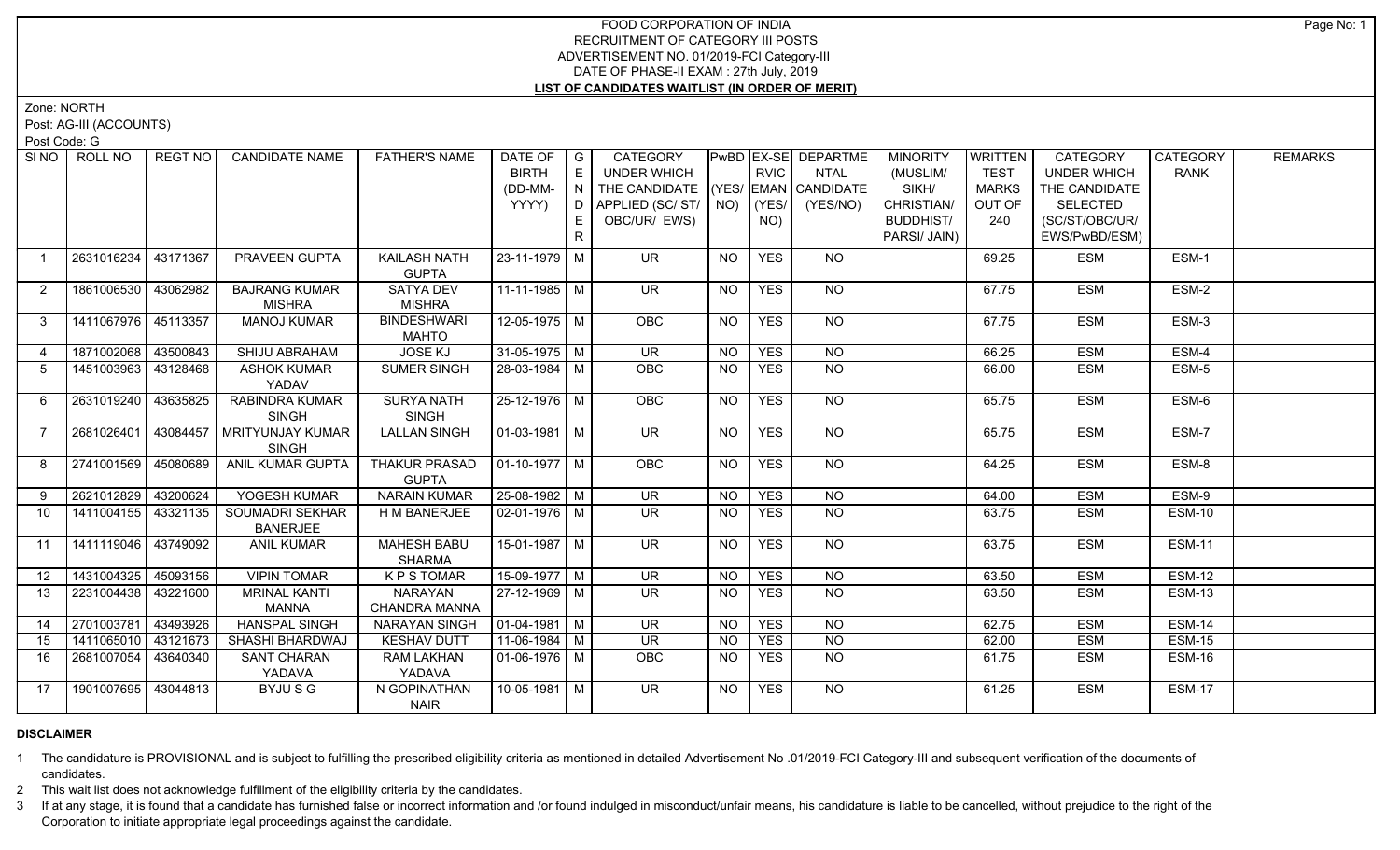Zone: NORTH

Post: AG-III (ACCOUNTS)

Post Code: G

| SI NO | ROLL NO             | REGT NO  | <b>CANDIDATE NAME</b> | <b>FATHER'S NAME</b>                             | DATE OF $ G $<br><b>BIRTH</b><br>(DD-MM- | E<br>$\overline{N}$ | CATEGORY<br><b>UNDER WHICH</b><br>THE CANDIDATE (YES/ EMAN CANDIDATE |                 | <b>RVIC</b> | PwBD EX-SE DEPARTME<br><b>NTAL</b> | <b>MINORITY</b><br>(MUSLIM/<br>SIKH/ | <b>WRITTEN</b><br><b>TEST</b><br><b>MARKS</b> | CATEGORY<br><b>UNDER WHICH</b><br>THE CANDIDATE | CATEGORY<br><b>RANK</b> | <b>REMARKS</b> |
|-------|---------------------|----------|-----------------------|--------------------------------------------------|------------------------------------------|---------------------|----------------------------------------------------------------------|-----------------|-------------|------------------------------------|--------------------------------------|-----------------------------------------------|-------------------------------------------------|-------------------------|----------------|
|       |                     |          |                       |                                                  | YYYY)                                    | D.                  | APPLIED (SC/ST/ NO)                                                  |                 | (YES/       | (YES/NO)                           | CHRISTIAN/                           | OUT OF                                        | <b>SELECTED</b>                                 |                         |                |
|       |                     |          |                       |                                                  |                                          | E                   | OBC/UR/ EWS)                                                         |                 | NO)         |                                    | <b>BUDDHIST/</b>                     | 240                                           | (SC/ST/OBC/UR/                                  |                         |                |
|       |                     |          |                       |                                                  |                                          | R                   |                                                                      |                 |             |                                    | PARSI/ JAIN)                         |                                               | EWS/PwBD/ESM)                                   |                         |                |
|       |                     |          |                       |                                                  |                                          |                     |                                                                      |                 |             |                                    |                                      |                                               |                                                 |                         |                |
| 18    | 1411046723          | 43297884 | <b>RAJESH KUMAR</b>   | <b>RAM KRISHNA</b>                               | 21-11-1974 M                             |                     | <b>UR</b>                                                            | <b>NO</b>       | <b>YES</b>  | <b>NO</b>                          |                                      | 60.50                                         | <b>ESM</b>                                      | <b>ESM-18</b>           |                |
| 19    | 1541003636 43121295 |          | <b>PRAVEEN KUMAR</b>  | <b>BHANA RAM</b>                                 | $01-10-1982$ M                           |                     | <b>UR</b>                                                            | <b>NO</b>       | <b>YES</b>  | NO                                 |                                      | 59.75                                         | <b>ESM</b>                                      | <b>ESM-19</b>           |                |
| 20    | 1471009890 44643959 |          | <b>KAMAL DEV</b>      | <b>AMAR NATH</b>                                 | 03-04-1980 M                             |                     | $\overline{\mathsf{UR}}$                                             | <b>NO</b>       | <b>YES</b>  | $N$ <sup>O</sup>                   |                                      | 58.75                                         | <b>ESM</b>                                      | <b>ESM-20</b>           |                |
|       |                     |          |                       | <b>SHARMA</b>                                    |                                          |                     |                                                                      |                 |             |                                    |                                      |                                               |                                                 |                         |                |
| 21    | 1771013209          | 43677616 | <b>ANANT KUMAR</b>    | SADANAND SINGH                                   | $12-07-1973$ M                           |                     | $\overline{\mathsf{UR}}$                                             | $\overline{NO}$ | <b>YES</b>  | N <sub>O</sub>                     |                                      | 58.25                                         | <b>ESM</b>                                      | <b>ESM-21</b>           |                |
| 22    | 2541003629          | 44333006 | <b>ASHISH MUDGAL</b>  | <b>SHIV KUMAR</b>                                | 11-06-1979 M                             |                     | $\overline{\mathsf{UR}}$                                             | <b>NO</b>       | <b>YES</b>  | <b>NO</b>                          |                                      | 58.00                                         | <b>ESM</b>                                      | <b>ESM-22</b>           |                |
|       |                     |          |                       | <b>SHARMA</b>                                    |                                          |                     |                                                                      |                 |             |                                    |                                      |                                               |                                                 |                         |                |
| 23    | 2561013553          | 43047470 | <b>DHARMENDRA</b>     | <b>BABOO RAM</b>                                 | 10-07-1983 M                             |                     | OBC                                                                  | <b>NO</b>       | <b>YES</b>  | NO                                 |                                      | 57.75                                         | <b>ESM</b>                                      | ESM-23                  |                |
|       |                     |          | <b>KUMAR YADAV</b>    | YADAV                                            |                                          |                     |                                                                      |                 |             |                                    |                                      |                                               |                                                 |                         |                |
| 24    | 2321087268          | 43933239 | <b>BASRAM GURJAR</b>  | <b>RAMKISHAN</b>                                 | $\boxed{01-07-1964}$ M                   |                     | <b>OBC</b>                                                           | <b>NO</b>       | <b>YES</b>  | NO.                                |                                      | 56.25                                         | <b>ESM</b>                                      | <b>ESM-24</b>           |                |
|       |                     |          |                       | <b>GURJAR</b><br>DAVINDER KUMAR   24-11-1996   F |                                          |                     |                                                                      |                 |             |                                    |                                      |                                               |                                                 |                         |                |
| 25    | 2281001708          | 43063201 | <b>ISHITA</b>         |                                                  |                                          |                     | <b>EWS</b>                                                           | <b>NO</b>       | <b>YES</b>  | <b>NO</b>                          |                                      | 54.50                                         | <b>ESM</b>                                      | <b>ESM-25</b>           |                |
| 26    | 2071018181 44540753 |          | <b>BODAPATI</b>       | BODAPATI ADEYYA   15-08-1967   M                 |                                          |                     | <b>UR</b>                                                            | <b>NO</b>       | <b>YES</b>  | $N$ O                              |                                      | 54.50                                         | <b>ESM</b>                                      | <b>ESM-26</b>           |                |
|       |                     |          | SRINIVASA RAO         |                                                  |                                          |                     |                                                                      |                 |             |                                    |                                      |                                               |                                                 |                         |                |
| 27    | 1411065239 43199462 |          | <b>AJAY KUMAR</b>     | <b>LATE SARJU LAL</b><br><b>SINHA</b>            | 04-12-1973   M                           |                     | <b>OBC</b>                                                           | <b>NO</b>       | <b>YES</b>  | NO                                 |                                      | 53.50                                         | <b>ESM</b>                                      | <b>ESM-27</b>           |                |
| 28    | 1561008117          | 43337617 | <b>DHARMVEER</b>      | <b>GULAB SINGH</b>                               | 20-04-1980 M                             |                     | OBC                                                                  | <b>NO</b>       | <b>YES</b>  | <b>NO</b>                          |                                      | 53.25                                         | <b>ESM</b>                                      | <b>ESM-28</b>           |                |
| 29    | 2321084337          | 44630717 | <b>SAGAR MAL</b>      | <b>GORI SHANKAR</b>                              | $10-07-1971$ M                           |                     | $\overline{\mathsf{UR}}$                                             | <b>NO</b>       | <b>YES</b>  | $\overline{N}$                     |                                      | 53.00                                         | <b>ESM</b>                                      | <b>ESM-29</b>           |                |
| 30    | 1541001787          | 43267238 | <b>MUKESH KUMAR</b>   | <b>BALMUKAND</b>                                 | $01-11-1978$ M                           |                     | <b>UR</b>                                                            | <b>NO</b>       | <b>YES</b>  | <b>NO</b>                          |                                      | 52.75                                         | <b>ESM</b>                                      | <b>ESM-30</b>           |                |
| 31    | 2701003763          | 43494186 | <b>MANOJ PANDEY</b>   | <b>GIRWAN DATT</b><br><b>PANDEY</b>              | 10-04-1984 M                             |                     | <b>UR</b>                                                            | <b>NO</b>       | <b>YES</b>  | <b>NO</b>                          |                                      | 51.25                                         | <b>ESM</b>                                      | <b>ESM-31</b>           |                |
| 32    | 1411054101          | 43044865 | <b>JAJATI KESHARI</b> | PURNA CHNADRA                                    | 15-07-1975 M                             |                     | <b>OBC</b>                                                           | NO.             | <b>YES</b>  | NO.                                |                                      | 50.00                                         | <b>ESM</b>                                      | <b>ESM-32</b>           |                |
|       |                     |          | <b>BARIK</b>          | <b>BARIK</b>                                     |                                          |                     |                                                                      |                 |             |                                    |                                      |                                               |                                                 |                         |                |
| 33    | 2631010684          | 44763328 | <b>SANJEEV KUMAR</b>  | RUDRA NARAYAN                                    | 19-07-1978 M                             |                     | $\overline{\mathsf{UR}}$                                             | <b>NO</b>       | <b>YES</b>  | $N$ <sup>O</sup>                   |                                      | 48.25                                         | <b>ESM</b>                                      | <b>ESM-33</b>           |                |
|       |                     |          | <b>TIWARI</b>         | <b>TIWARI</b>                                    |                                          |                     |                                                                      |                 |             |                                    |                                      |                                               |                                                 |                         |                |
| 34    | 1411004392 43628066 |          | <b>ASHWINI KUMAR</b>  | RAM DHYAN                                        | $15-11-1979$ M                           |                     | <b>OBC</b>                                                           | <b>NO</b>       | <b>YES</b>  | NO.                                |                                      | 47.25                                         | <b>ESM</b>                                      | <b>ESM-34</b>           |                |
|       |                     |          | <b>BHAKTA</b>         | <b>BHAKTA</b>                                    |                                          |                     |                                                                      |                 |             |                                    |                                      |                                               |                                                 |                         |                |
| 35    | 2641004010 44925106 |          | <b>SHALENDRA</b>      | <b>LATE MOHAR</b><br><b>SINGH</b>                | 09-07-1975 M                             |                     | UR.                                                                  | <b>YES</b>      | <b>YES</b>  | NO                                 |                                      | 47.00                                         | <b>ESM</b>                                      | <b>ESM-35</b>           |                |

# **DISCLAIMER**

1 The candidature is PROVISIONAL and is subject to fulfilling the prescribed eligibility criteria as mentioned in detailed Advertisement No .01/2019-FCI Category-III and subsequent verification of the documents of candidates.

2 This wait list does not acknowledge fulfillment of the eligibility criteria by the candidates.

3 If at any stage, it is found that a candidate has furnished false or incorrect information and /or found indulged in misconduct/unfair means, his candidature is liable to be cancelled, without prejudice to the right of t Corporation to initiate appropriate legal proceedings against the candidate.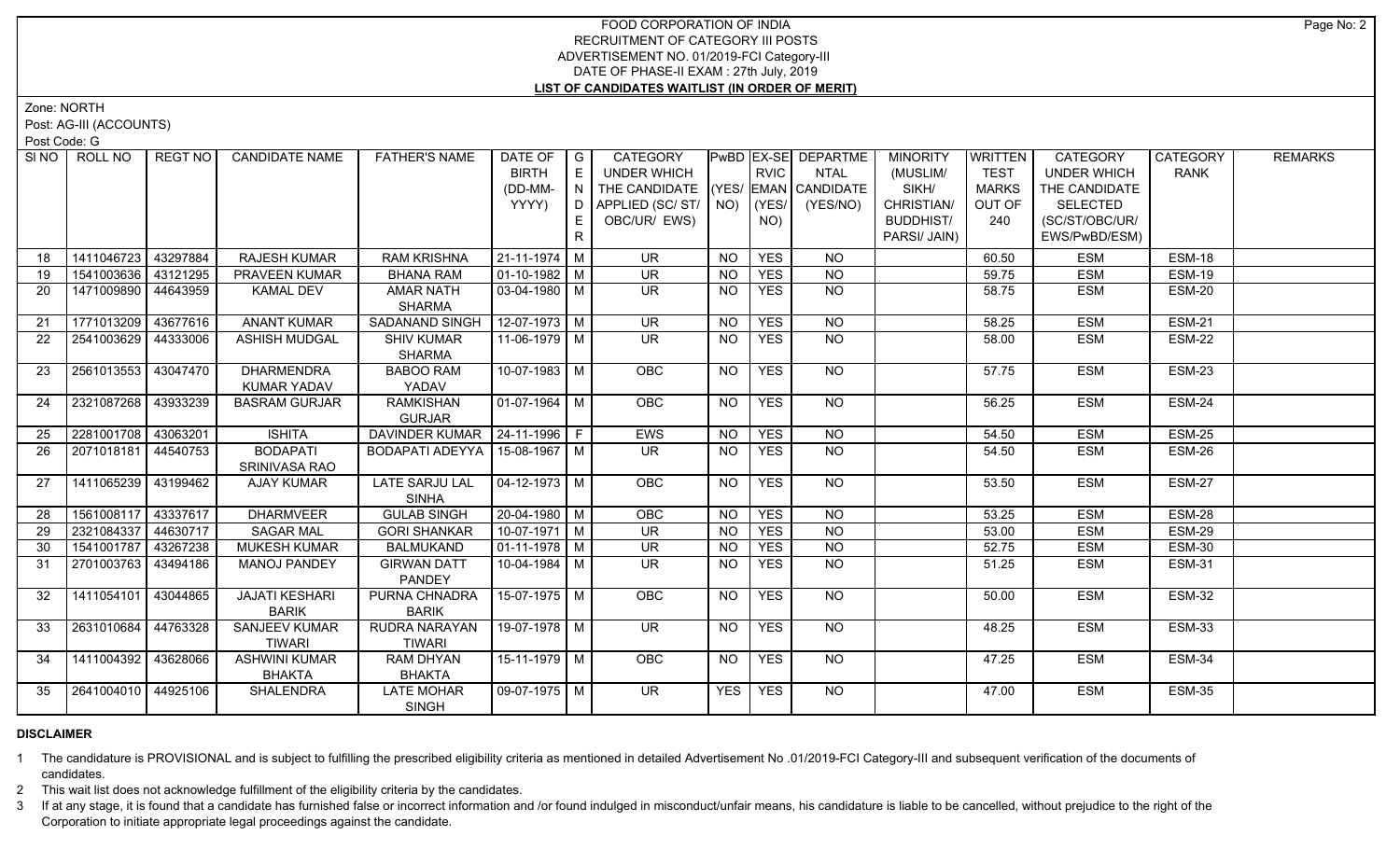Zone: NORTH

Post: AG-III (ACCOUNTS)

Post Code: G

| SINO | ROLL NO             | <b>REGT NO</b> | <b>CANDIDATE NAME</b>  | <b>FATHER'S NAME</b>            | DATE OF   G                  |     | CATEGORY                           |                |             | PwBD EX-SE DEPARTME | <b>MINORITY</b>  | WRITTEN      | CATEGORY           | <b>CATEGORY</b> | <b>REMARKS</b> |
|------|---------------------|----------------|------------------------|---------------------------------|------------------------------|-----|------------------------------------|----------------|-------------|---------------------|------------------|--------------|--------------------|-----------------|----------------|
|      |                     |                |                        |                                 | <b>BIRTH</b>                 | E   | UNDER WHICH                        |                | <b>RVIC</b> | <b>NTAL</b>         | (MUSLIM/         | <b>TEST</b>  | <b>UNDER WHICH</b> | <b>RANK</b>     |                |
|      |                     |                |                        |                                 | (DD-MM-                      | N   | THE CANDIDATE (YES/ EMAN CANDIDATE |                |             |                     | SIKH/            | <b>MARKS</b> | THE CANDIDATE      |                 |                |
|      |                     |                |                        |                                 | YYYY)                        | D I | APPLIED (SC/ ST/   NO)             |                | (YES/       | (YES/NO)            | CHRISTIAN/       | OUT OF       | <b>SELECTED</b>    |                 |                |
|      |                     |                |                        |                                 |                              | E.  | OBC/UR/ EWS)                       |                | NO)         |                     | <b>BUDDHIST/</b> | 240          | (SC/ST/OBC/UR/     |                 |                |
|      |                     |                |                        |                                 |                              | R   |                                    |                |             |                     | PARSI/ JAIN)     |              | EWS/PwBD/ESM)      |                 |                |
| 36   | 2701006500 43134129 |                | <b>ASHOK KUMAR</b>     | KAILASH CHANDRA                 | $\vert$ 02-12-1979 $\vert$ M |     | <b>UR</b>                          | <b>NO</b>      | <b>YES</b>  | NO                  |                  | 47.00        | <b>ESM</b>         | ESM-36          |                |
|      |                     |                | CHAUDHARY              | <b>CHAUDHARY</b>                |                              |     |                                    |                |             |                     |                  |              |                    |                 |                |
| 37   | 1551002333 44533987 |                | <b>DHEERAJ KUMAR</b>   | SHIV CHARAN                     | 04-08-1982 M                 |     | OBC                                | <b>NO</b>      | <b>YES</b>  | <b>NO</b>           |                  | 46.50        | <b>ESM</b>         | <b>ESM-37</b>   |                |
| 38   | 2321080293 43480509 |                | <b>DHARMVEER YADAV</b> | JAGDEESH                        | 12-02-1966 M                 |     | <b>OBC</b>                         | <b>NO</b>      | <b>YES</b>  | <b>NO</b>           |                  | 45.75        | <b>ESM</b>         | <b>ESM-38</b>   |                |
|      |                     |                |                        | PRASHAD YADAV                   |                              |     |                                    |                |             |                     |                  |              |                    |                 |                |
| 39   | 1891005303 44505399 |                | <b>PRAKASAN</b>        | <b>KUTTAN A</b>                 | 31-05-1964 M                 |     | OBC                                | <b>NO</b>      | <b>YES</b>  | N <sub>O</sub>      |                  | 45.50        | <b>ESM</b>         | <b>ESM-39</b>   |                |
|      |                     |                | ARANGATH               |                                 |                              |     |                                    |                |             |                     |                  |              |                    |                 |                |
| 40   | 2341006939 43700846 |                | <b>BATTULAL JATAV</b>  | <b>THANDI RAM</b>               | $10-10-1968$ M               |     | $\overline{SC}$                    | N <sub>O</sub> | <b>YES</b>  | $\overline{NO}$     |                  | 44.25        | <b>ESM</b>         | <b>ESM-40</b>   |                |
| 41   | 2641010435 43280983 |                | <b>RAJKUMAR SINGH</b>  | <b>KRIPAL SINGH</b>             | $30 - 04 - 1968$ M           |     | $\overline{\mathsf{UR}}$           | <b>NO</b>      | <b>YES</b>  | NO                  |                  | 43.25        | <b>ESM</b>         | <b>ESM-41</b>   |                |
|      |                     |                | <b>TOMAR</b>           | <b>TOMAR</b>                    |                              |     |                                    |                |             |                     |                  |              |                    |                 |                |
| 42   | 2611000462 43908144 |                | <b>ARVIND KUMAR</b>    | <b>ADYA PRASAD</b>              | $15-06-1966$ M               |     | $\overline{\mathsf{UR}}$           | <b>NO</b>      | <b>YES</b>  | NO                  |                  | 41.75        | <b>ESM</b>         | ESM-42          |                |
|      |                     |                |                        | <b>SHARMA</b>                   |                              |     |                                    |                |             |                     |                  |              |                    |                 |                |
| 43   | 2701002976 43117987 |                | <b>TIKENDRA SINGH</b>  | <b>TIKENDRA SINGH</b>           | $\sqrt{04-03-1983}$ M        |     | $\overline{\mathsf{UR}}$           | <b>NO</b>      | <b>YES</b>  | $N$ O               |                  | 39.75        | <b>ESM</b>         | <b>ESM-43</b>   |                |
| 44   | 2301004720 44550675 |                | KASHI RAM YADAV        | MATADEEN YADAV   02-07-1965   M |                              |     | <b>OBC</b>                         | <b>NO</b>      | <b>YES</b>  | $N$ O               |                  | 38.00        | <b>ESM</b>         | <b>ESM-44</b>   |                |
| 45   | 1681000046 43248494 |                | <b>SANDEEP SHARMA</b>  | LEKHRAMSHARMA                   | $ 22-09-1986 $ M             |     | <b>EWS</b>                         | <b>NO</b>      | <b>YES</b>  | N <sub>O</sub>      |                  | 37.50        | <b>ESM</b>         | <b>ESM-45</b>   |                |
| 46   | 1411056001 44214951 |                | <b>SANDEEP KUMAR</b>   | <b>MAHESH PRASAD</b>            | $30 - 01 - 1986$ M           |     | OBC                                | <b>NO</b>      | <b>YES</b>  | $N$ O               |                  | 37.50        | <b>ESM</b>         | <b>ESM-46</b>   |                |
| 47   | 2321039718 43967408 |                | <b>RAMAWTAR SINGH</b>  | PABUDAN SINGH                   | 10-05-1967   M               |     | $\overline{\mathsf{UR}}$           | <b>NO</b>      | <b>YES</b>  | <b>NO</b>           |                  | 36.00        | <b>ESM</b>         | <b>ESM-47</b>   |                |
|      |                     |                | <b>RATHORE</b>         | RATHORE                         |                              |     |                                    |                |             |                     |                  |              |                    |                 |                |
| 48   | 1411111039 44848476 |                | <b>GOPAL DATT</b>      | <b>M N MALKANI</b>              | $\vert$ 01-10-1982 $\vert$ M |     | <b>UR</b>                          | <b>NO</b>      | <b>YES</b>  | <b>NO</b>           |                  | 35.50        | <b>ESM</b>         | <b>ESM-48</b>   |                |
| 49   | 2691006207 43965893 |                | <b>NITIN BHATT</b>     | <b>RAM MURTI BHAT</b>           | $10-02-1998$ M               |     | <b>UR</b>                          | <b>NO</b>      | <b>YES</b>  | <b>NO</b>           |                  | 35.00        | <b>ESM</b>         | <b>ESM-49</b>   |                |
| 50   | 2241004267 44708794 |                | SAILENDRA KISHOR       | <b>BADRI NARAYAN</b>            | $12 - 04 - 1980$ M           |     | <b>ST</b>                          | <b>NO</b>      | <b>YES</b>  | <b>NO</b>           |                  | 35.00        | <b>ESM</b>         | <b>ESM-50</b>   |                |
|      |                     |                |                        | <b>THAKUR</b>                   |                              |     |                                    |                |             |                     |                  |              |                    |                 |                |
| 51   | 2561011763 43966447 |                | <b>RAJA RAM PANDEY</b> | <b>JAGDEESH</b>                 | $\mid$ 01-12-1983 $\mid$ M   |     | UR                                 | NO             | <b>YES</b>  | $N$ <sup>O</sup>    |                  | 34.00        | <b>ESM</b>         | <b>ESM-51</b>   |                |
|      |                     |                |                        | PRASAD PANDEY                   |                              |     |                                    |                |             |                     |                  |              |                    |                 |                |
| 52   | 2641017500 43479136 |                | <b>RAJEEV KUMAR</b>    | SHISHPAL SINGH                  | $19-10-1979$ M               |     | UR                                 | <b>NO</b>      | <b>YES</b>  | $N$ <sup>O</sup>    |                  | 33.50        | <b>ESM</b>         | <b>ESM-52</b>   |                |
|      |                     |                | <b>SESODIYA</b>        |                                 |                              |     |                                    |                |             |                     |                  |              |                    |                 |                |
| 53   | 2581004945 44679749 |                | <b>RAJESH PRATAP</b>   | <b>RAMLAKHAN</b>                | 10-12-1969   M               |     | <b>EWS</b>                         | NO.            | <b>YES</b>  | NO                  |                  | 32.50        | <b>ESM</b>         | <b>ESM-53</b>   |                |
|      |                     |                | <b>TIWARI</b>          | <b>TIWARI</b>                   |                              |     |                                    |                |             |                     |                  |              |                    |                 |                |
| 54   | 2571008513 43787724 |                | <b>DEEPAK SINGH</b>    | <b>UDAIBIR SINGH</b>            | $\sqrt{08-11-1981}$ M        |     | $\overline{\mathsf{UR}}$           | NO             | <b>YES</b>  | NO                  |                  | 31.00        | <b>ESM</b>         | <b>ESM-54</b>   |                |

# **DISCLAIMER**

1 The candidature is PROVISIONAL and is subject to fulfilling the prescribed eligibility criteria as mentioned in detailed Advertisement No .01/2019-FCI Category-III and subsequent verification of the documents of candidates.

2 This wait list does not acknowledge fulfillment of the eligibility criteria by the candidates.

3 If at any stage, it is found that a candidate has furnished false or incorrect information and /or found indulged in misconduct/unfair means, his candidature is liable to be cancelled, without prejudice to the right of t Corporation to initiate appropriate legal proceedings against the candidate.